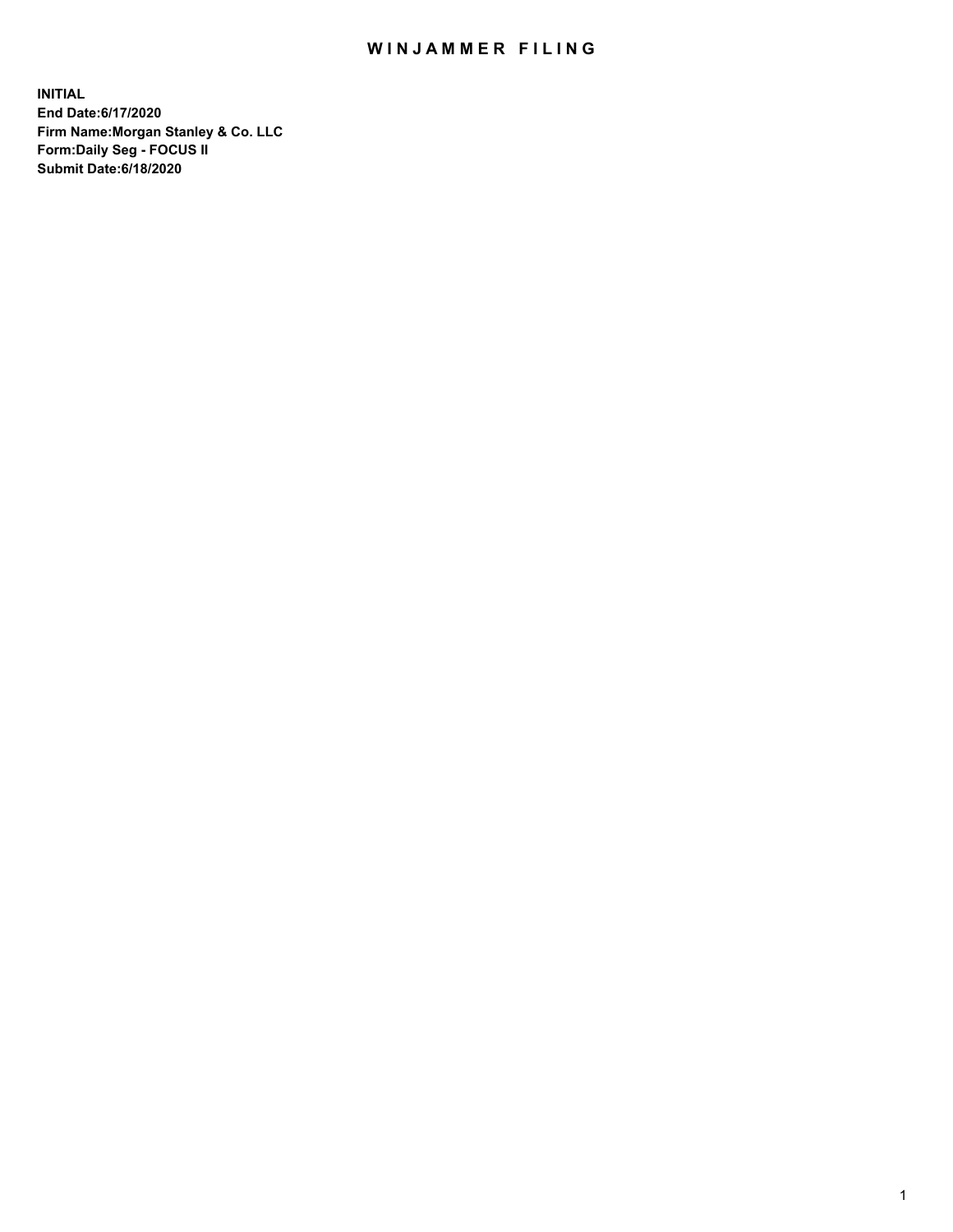**INITIAL End Date:6/17/2020 Firm Name:Morgan Stanley & Co. LLC Form:Daily Seg - FOCUS II Submit Date:6/18/2020 Daily Segregation - Cover Page**

| Name of Company                                                                                                                                                                                                                                                                                                               | Morgan Stanley & Co. LLC                               |
|-------------------------------------------------------------------------------------------------------------------------------------------------------------------------------------------------------------------------------------------------------------------------------------------------------------------------------|--------------------------------------------------------|
| <b>Contact Name</b>                                                                                                                                                                                                                                                                                                           | <b>Ikram Shah</b>                                      |
| <b>Contact Phone Number</b>                                                                                                                                                                                                                                                                                                   | 212-276-0963                                           |
| <b>Contact Email Address</b>                                                                                                                                                                                                                                                                                                  | Ikram.shah@morganstanley.com                           |
| FCM's Customer Segregated Funds Residual Interest Target (choose one):<br>a. Minimum dollar amount: ; or<br>b. Minimum percentage of customer segregated funds required:% ; or<br>c. Dollar amount range between: and; or<br>d. Percentage range of customer segregated funds required between:% and%.                        | 235,000,000<br><u>0</u><br><u>00</u><br>0 <sup>0</sup> |
| FCM's Customer Secured Amount Funds Residual Interest Target (choose one):<br>a. Minimum dollar amount: ; or<br>b. Minimum percentage of customer secured funds required:%; or<br>c. Dollar amount range between: and; or<br>d. Percentage range of customer secured funds required between:% and%.                           | 140,000,000<br><u>0</u><br><u>00</u><br>0 <sub>0</sub> |
| FCM's Cleared Swaps Customer Collateral Residual Interest Target (choose one):<br>a. Minimum dollar amount: ; or<br>b. Minimum percentage of cleared swaps customer collateral required:%; or<br>c. Dollar amount range between: and; or<br>d. Percentage range of cleared swaps customer collateral required between:% and%. | 92,000,000<br><u>0</u><br>0 Q<br>00                    |

Attach supporting documents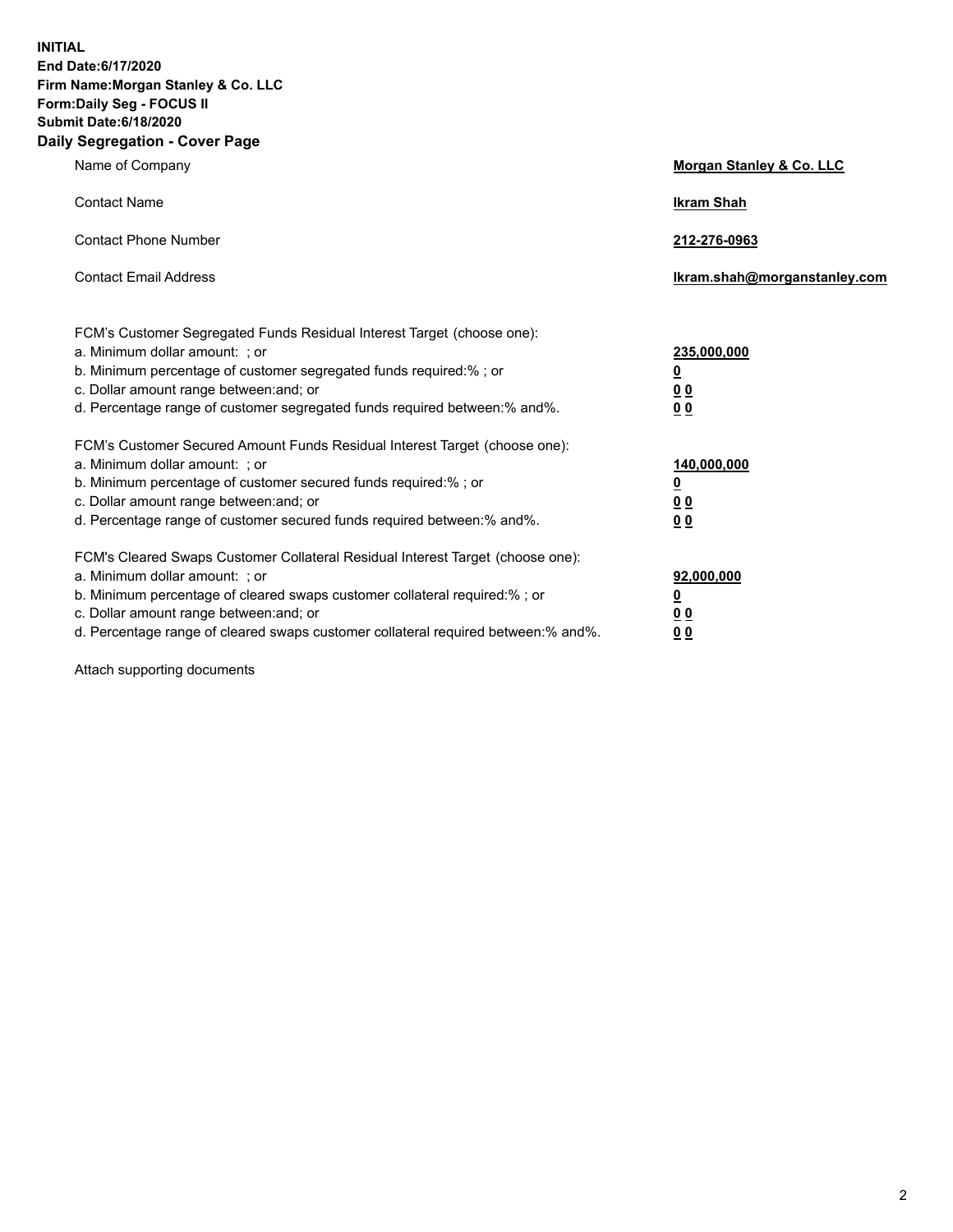## **INITIAL End Date:6/17/2020 Firm Name:Morgan Stanley & Co. LLC Form:Daily Seg - FOCUS II Submit Date:6/18/2020 Daily Segregation - Secured Amounts** Foreign Futures and Foreign Options Secured Amounts Amount required to be set aside pursuant to law, rule or regulation of a foreign government or a rule of a self-regulatory organization authorized thereunder 1. Net ledger balance - Foreign Futures and Foreign Option Trading - All Customers A. Cash **4,466,328,420** [7315] B. Securities (at market) **3,246,554,363** [7317] 2. Net unrealized profit (loss) in open futures contracts traded on a foreign board of trade **108,821,914** [7325] 3. Exchange traded options a. Market value of open option contracts purchased on a foreign board of trade **7,263,338** [7335] b. Market value of open contracts granted (sold) on a foreign board of trade **-13,930,290** [7337] 4. Net equity (deficit) (add lines 1. 2. and 3.) **7,815,037,745** [7345] 5. Account liquidating to a deficit and account with a debit balances - gross amount **78,980,827** [7351] Less: amount offset by customer owned securities **-76,298,973** [7352] **2,681,854** 6. Amount required to be set aside as the secured amount - Net Liquidating Equity Method (add lines 4 and 5) 7. Greater of amount required to be set aside pursuant to foreign jurisdiction (above) or line 6. FUNDS DEPOSITED IN SEPARATE REGULATION 30.7 ACCOUNTS 1. Cash in banks A. Banks located in the United States **303,475,818** [7500] B. Other banks qualified under Regulation 30.7 **289,218,585** [7520] **592,694,403** 2. Securities A. In safekeeping with banks located in the United States **1,002,293,668** [7540] B. In safekeeping with other banks qualified under Regulation 30.7 **0** [7560] **1,002,293,668** [7570] 3. Equities with registered futures commission merchants A. Cash **14,366,529** [7580] B. Securities **0** [7590] C. Unrealized gain (loss) on open futures contracts **43,542** [7600] D. Value of long option contracts **0** [7610] E. Value of short option contracts **0** [7615] **14,410,071** [7620] 4. Amounts held by clearing organizations of foreign boards of trade A. Cash **0** [7640] B. Securities **0** [7650] C. Amount due to (from) clearing organization - daily variation **0** [7660] D. Value of long option contracts **0** [7670] E. Value of short option contracts **0** [7675] **0** [7680] 5. Amounts held by members of foreign boards of trade A. Cash **4,106,942,487** [7700] B. Securities **2,244,260,695** [7710] C. Unrealized gain (loss) on open futures contracts **108,778,372** [7720] D. Value of long option contracts **7,263,338** [7730] E. Value of short option contracts **-13,930,290** [7735] **6,453,314,602**

- 6. Amounts with other depositories designated by a foreign board of trade **0** [7760]
- 7. Segregated funds on hand **0** [7765]
- 8. Total funds in separate section 30.7 accounts **8,062,712,744** [7770]
- 9. Excess (deficiency) Set Aside for Secured Amount (subtract line 7 Secured Statement Page 1 from Line 8)
- 10. Management Target Amount for Excess funds in separate section 30.7 accounts **140,000,000** [7780]
- 11. Excess (deficiency) funds in separate 30.7 accounts over (under) Management Target **104,993,145** [7785]

[7354] **7,817,719,599** [7355] **7,817,719,599** [7360]

**0** [7305]

[7530]

[7740] **244,993,145** [7380]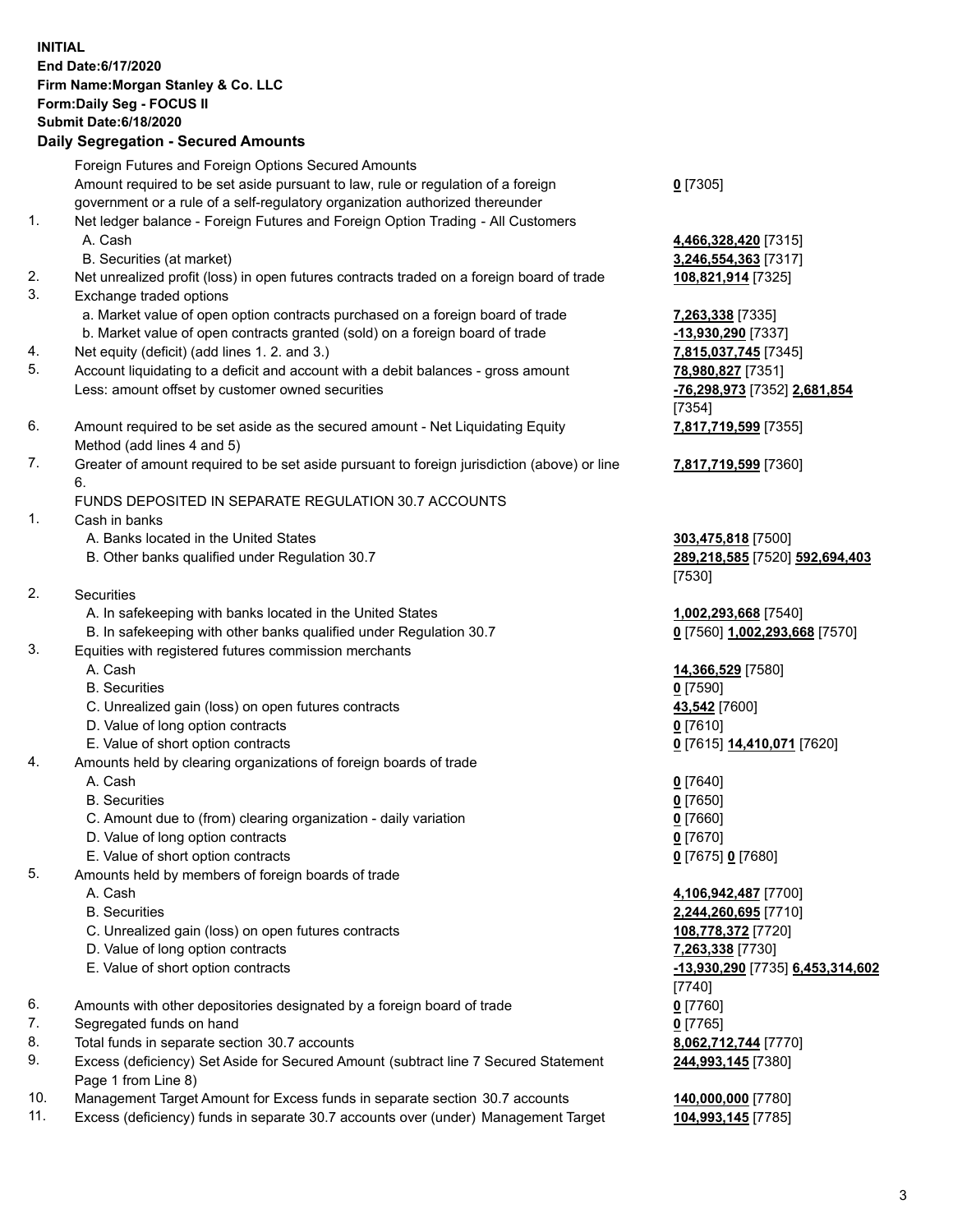**INITIAL End Date:6/17/2020 Firm Name:Morgan Stanley & Co. LLC Form:Daily Seg - FOCUS II Submit Date:6/18/2020 Daily Segregation - Segregation Statement** SEGREGATION REQUIREMENTS(Section 4d(2) of the CEAct) 1. Net ledger balance A. Cash **16,846,680,122** [7010] B. Securities (at market) **8,887,719,332** [7020] 2. Net unrealized profit (loss) in open futures contracts traded on a contract market **212,084,545** [7030] 3. Exchange traded options A. Add market value of open option contracts purchased on a contract market **440,342,054** [7032] B. Deduct market value of open option contracts granted (sold) on a contract market **-362,182,547** [7033] 4. Net equity (deficit) (add lines 1, 2 and 3) **26,024,643,506** [7040] 5. Accounts liquidating to a deficit and accounts with debit balances - gross amount **179,176,533** [7045] Less: amount offset by customer securities **-177,571,466** [7047] **1,605,067** [7050] 6. Amount required to be segregated (add lines 4 and 5) **26,026,248,573** [7060] FUNDS IN SEGREGATED ACCOUNTS 7. Deposited in segregated funds bank accounts A. Cash **4,022,311,045** [7070] B. Securities representing investments of customers' funds (at market) **0** [7080] C. Securities held for particular customers or option customers in lieu of cash (at market) **1,120,258,779** [7090] 8. Margins on deposit with derivatives clearing organizations of contract markets A. Cash **13,437,269,245** [7100] B. Securities representing investments of customers' funds (at market) **0** [7110] C. Securities held for particular customers or option customers in lieu of cash (at market) **7,767,460,553** [7120] 9. Net settlement from (to) derivatives clearing organizations of contract markets **73,044,891** [7130] 10. Exchange traded options A. Value of open long option contracts **440,342,054** [7132] B. Value of open short option contracts **-362,182,547** [7133] 11. Net equities with other FCMs A. Net liquidating equity **13,764,802** [7140] B. Securities representing investments of customers' funds (at market) **0** [7160] C. Securities held for particular customers or option customers in lieu of cash (at market) **0** [7170] 12. Segregated funds on hand **0** [7150] 13. Total amount in segregation (add lines 7 through 12) **26,512,268,822** [7180] 14. Excess (deficiency) funds in segregation (subtract line 6 from line 13) **486,020,249** [7190] 15. Management Target Amount for Excess funds in segregation **235,000,000** [7194]

16. Excess (deficiency) funds in segregation over (under) Management Target Amount Excess

**251,020,249** [7198]